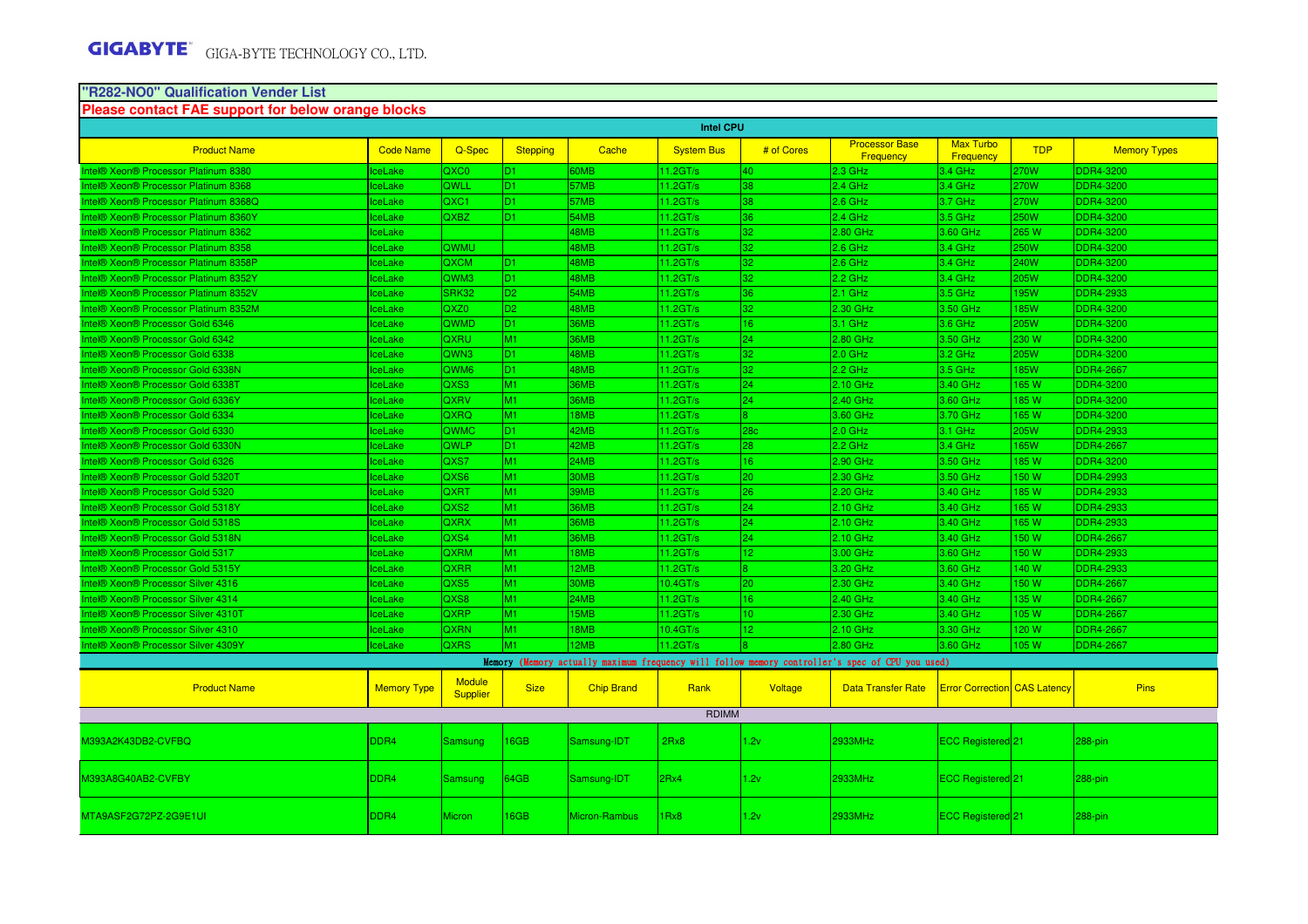| CT32G4RFD4293.2G9E2.001 | DDR4             | <b>CRUCIAL</b> | 32GB             | Micron                 | 2Rx4 | 1.2v | 2933MHz | ECC Registered 21            | 288-pin |
|-------------------------|------------------|----------------|------------------|------------------------|------|------|---------|------------------------------|---------|
| CT32G4RFD4293.36FE2     | DDR4             | <b>CRUCIAL</b> | 32 <sub>GB</sub> | <b>Micron</b>          | 2Rx4 | 1.2v | 2933MHz | <b>ECC Registered</b> 21     | 288-pin |
| MTA36ASF4G72PZ-2G9E2TG  | DDR4             | <b>Micron</b>  | 32GB             | Micron-Montage         | 2Rx4 | 1.2v | 2933MHz | ECC Registered <sup>21</sup> | 288-pin |
| MTA36ASF4G72PZ-2G9E2VG  | DDR4             | <b>Micron</b>  | 32GB             | Micron-IDT             | 2Rx4 | 1.2v | 2933MHz | ECC Registered 21            | 288-pin |
| MTA36ASF4G72PZ-2G9E2UG  | DDR <sub>4</sub> | <b>Micron</b>  | 32 <sub>GB</sub> | Micron-Rambus          | 2Rx4 | 1.2v | 2933MHz | <b>ECC Registered</b> 21     | 288-pin |
| MTA18ASF2G72PDZ-3G2R1TI | DDR4             | Micron         | 16GB             | Micron-Rambus          | 2Rx8 | 1.2v | 3200MHz | ECC Registered 22            | 288-pin |
| MTA18ASF2G72PDZ-3G2R1UI | DDR4             | Micron         | 16GB             | Micron-Rambus          | 2Rx8 | 1.2v | 3200MHz | ECC Registered 22            | 288-pin |
| MTA18ASF2G72PDZ-3G2R1VI | DDR4             | Micron         | 16GB             | Micron-Rambus          | 2Rx8 | 1.2v | 3200MHz | ECC Registered 22            | 288-pin |
| HMAA8GR7CJR4N-XN T4     | DDR <sub>4</sub> | <b>SKhynix</b> | 64GB             | <b>SKhynix-Montage</b> | 2Rx4 | 1.2v | 3200MHz | ECC Registered 22            | 288-pin |
| HMAA8GR7CJR4N-XN TG     | DDR4             | <b>SKhynix</b> | 64GB             | SKhynix-IDT            | 2Rx4 | 1.2v | 3200MHz | ECC Registered 22            | 288-pin |
| HMAA8GR7CJR4N-XN T8     | DDR <sub>4</sub> | <b>SKhynix</b> | 64GB             | <b>SKhynix-Rambus</b>  | 2Rx4 | 1.2v | 3200MHz | ECC Registered 22            | 288-pin |
| HMA82GR7DJR8N-XN T8     | DDR <sub>4</sub> | <b>SKhynix</b> | <b>16GB</b>      | <b>SKhynix-Rambus</b>  | 2Rx8 | 1.2v | 3200MHz | <b>ECC Registered</b> 22     | 288-pin |
| HMA82GR7DJR8N-XN TG     | DDR <sub>4</sub> | <b>SKhynix</b> | 16GB             | <b>SKhynix-IDT</b>     | 2Rx8 | 1.2v | 3200MHz | ECC Registered 22            | 288-pin |
| HMAA8GR7CJR4N-XN T4     | DDR <sub>4</sub> | <b>SKhynix</b> | 64GB             | <b>SKhynix-Montage</b> | 2Rx4 | 1.2v | 3200MHz | ECC Registered 22            | 288-pin |
| HMAA8GR7CJR4N-XN TG     | DDR <sub>4</sub> | <b>SKhynix</b> | 64GB             | SKhynix-IDT            | 2Rx4 | 1.2v | 3200MHz | ECC Registered 22            | 288-pin |
| HMAA8GR7CJR4N-XN T8     | DDR4             | <b>SKhynix</b> | 64GB             | <b>SKhynix-Rambus</b>  | 2Rx4 | 1.2v | 3200MHz | <b>ECC Registered</b> 22     | 288-pin |
| MTA18ASF2G72PZ-3G2E2TI  | DDR4             | Micron         | 16GB             | Micron-Montage         | 1Rx4 | 1.2v | 3200MHz | ECC Registered 22            | 288-pin |
| MTA18ASF2G72PDZ-3G2R1UI | DDR4             | Micron         | 16GB             | Micron-Rambus          | 2Rx8 | 1.2v | 3200MHz | ECC Registered 22            | 288-pin |
| MTA36ASF4G72PZ-3G2J3UI  | DDR4             | Micron         | 32GB             | <b>Micron-Rambus</b>   | 2Rx4 | 1.2v | 3200MHz | ECC Registered 22            | 288-pin |
| MTA36ASF4G72PZ-3G2R1UI  | DDR <sub>4</sub> | <b>Micron</b>  | 32GB             | Micron-Rambus          | 2Rx4 | 1.2v | 3200MHz | ECC Registered 22            | 288-pin |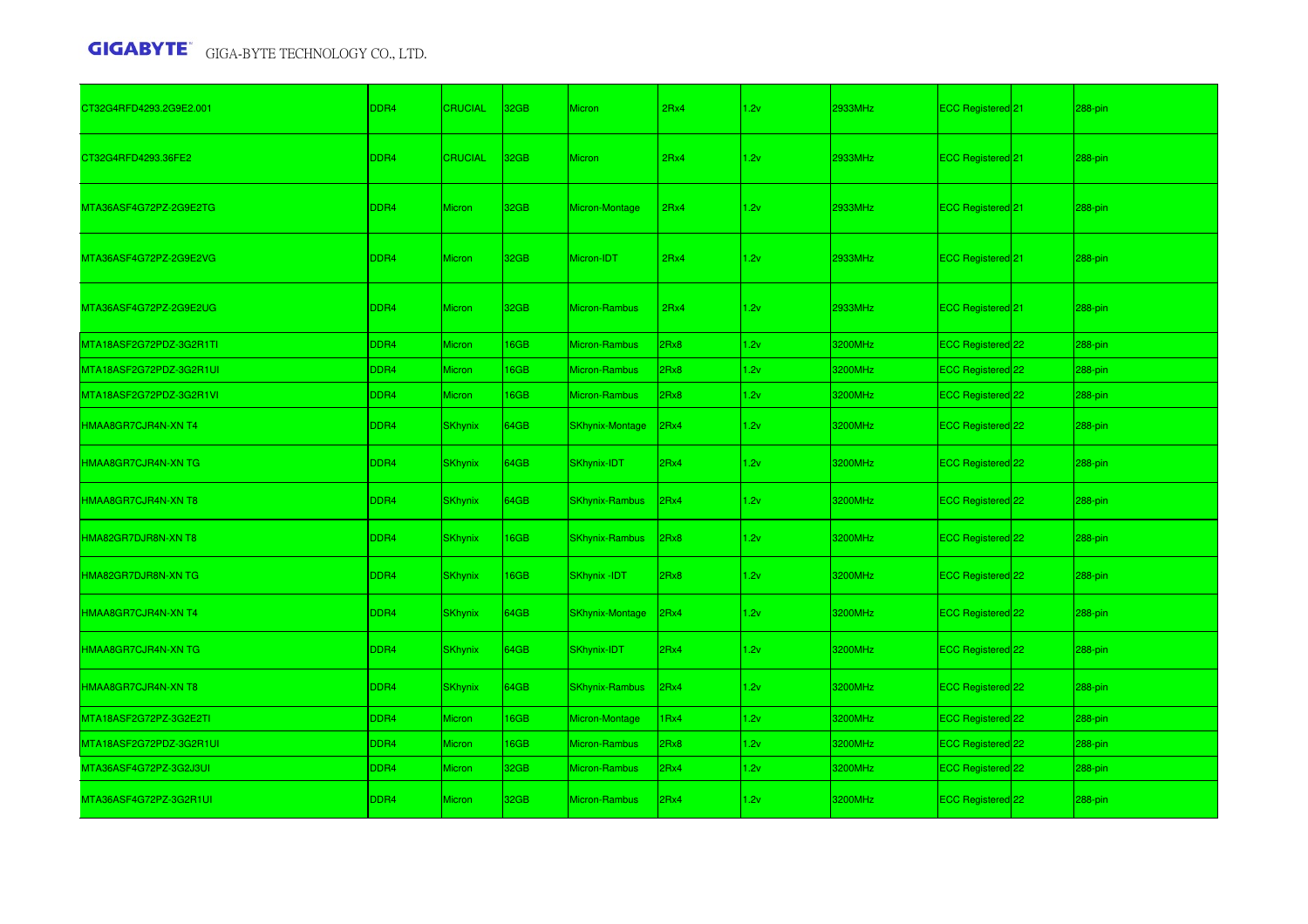| MTA18ASF4G72PDZ-3G2F1VI | DDR <sub>4</sub> | <b>Micron</b>  | 32GB        | Micron-IDT             | 2Rx8   | 1.2v | 3200MHz | ECC Registered 22        | 288-pin   |
|-------------------------|------------------|----------------|-------------|------------------------|--------|------|---------|--------------------------|-----------|
| MTA18ASF4G72PDZ-3G2F1UI | DDR4             | <b>Micron</b>  | 32GB        | Micron-Rambus          | Rx8    | 1.2v | 3200MHz | ECC Registered 22        | 288-pin   |
| MTA18ASF4G72PZ-3G2F1TI  | DDR4             | <b>Micron</b>  | 32GB        | Micron-Montage         | IRx4   | 1.2v | 3200MHz | ECC Registered 22        | 288-pin   |
| MTA18ASF4G72PZ-3G2F1UI  | DDR <sub>4</sub> | <b>Micron</b>  | 32GB        | Micron-Rambus          | IRx4   | 1.2v | 3200MHz | ECC Registered 22        | 288-pin   |
| MTA36ASF8G72PZ-3G2F1VI  | DDR4             | Micron         | 64GB        | Micron-IDT             | 2Rx4   | 1.2v | 3200MHz | ECC Registered 22        | 288-pin   |
| M393A2K43EB3-CWEBQ      | DDR4             | <b>Samsung</b> | <b>I6GB</b> | Samsung-IDT            | 2Rx8   | 1.2v | 3200MHz | ECC Registered 22        | 288-pin   |
| M393A4K40DB3-CWECQ      | DDR4             | Samsung        | 32GB        | Samsung-Montage        | 2Rx4   | 1.2v | 3200MHz | ECC Registered 22        | 288-pin   |
| M393A4K40DB3-CWEBQ      | DDR4             | Samsung        | 32GB        | Samsung-IDT            | Rx4    | 1.2v | 3200MHz | ECC Registered 22        | 288-pin   |
| M393A4K40DB3-CWEGQ      | DDR4             | Samsung        | 32GB        | Samsung-Rambus         | 2Rx4   | 1.2v | 3200MHz | ECC Registered 22        | 288-pin   |
| M393A8G40AB2-CWEBQ      | DDR4             | Samsung        | 64GB        | Samsung-IDT            | 2Rx4   | 1.2v | 3200MHz | ECC Registered 22        | $288-pin$ |
| KSM32RS4/32MER          | DDR4             | Kingston       | 32GB        | Micron-Rambus          | Rx4    | 1.2v | 3200MHz | ECC Registered 22        | 288-pin   |
| AD4R3200716G22-BHYA     | DDR4             | <b>ADATA</b>   | <b>I6GB</b> | <b>SKhynix-Montage</b> | IRx8   | 1.2v | 3200MHz | ECC Registered 22        | 288-pin   |
| M393A4G40BB3-CWEGQ      | DDR4             | Samsung        | 32GB        | Samsung-Rambus         | IRx4   | 1.2v | 3200MHz | ECC Registered 22        | 288-pin   |
| M393A4K40EB3-CWEGQ      | DDR4             | Samsung        | 32GB        | Samsung-Rambus         | 2Rx4   | 1.2v | 3200MHz | ECC Registered 22        | 288-pin   |
| M393A4K40EB3-CWECQ      | DDR4             | Samsung        | 32GB        | Samsung-Montage        | 2Rx4   | 1.2v | 3200MHz | <b>ECC Registered</b> 22 | 288-pin   |
| M393A4K40EB3-CWEBY      | DDR4             | <b>Samsung</b> | 32GB        | Samsung-IDT            | 2Rx4   | 1.2v | 3200MHz | ECC Registered 22        | 288-pin   |
| M393A8G40BB4-CWEBY      | DDR4             | <b>Samsung</b> | 64GB        | Samsung-IDT            | 2Rx4   | 1.2v | 3200MHz | ECC Registered 22        | 288-pin   |
| M393AAG40M32-CAEBQ      | DDR4             | Samsung        | <b>28GB</b> | Samsung                | 2S2Rx4 | 1.2v | 3200MHz | ECC Registered 22        | 288-pin   |
| M393AAG40M32-CAEBY      | DDR4             | Samsung        | <b>28GB</b> | <b>Samsung</b>         | 2S2Rx4 | 1.2v | 3200MHz | ECC Registered 22        | 288-pin   |
| MTA18ASF2G72PZ-3G2R1UI  | DDR4             | <b>Micron</b>  | <b>I6GB</b> | Micron-Rambus          | Rx4    | 1.2v | 3200MHz | ECC Registered 22        | 288-pin   |
| MTA18ASF2G72PZ-3G2R1TI  | DDR4             | Micron         | 16GB        | Micron-Montage         | Rx4    | 1.2v | 3200MHz | ECC Registered 22        | 288-pin   |
| MTA18ASF4G72PZ-3G2F1TI  | DDR4             | Micron         | 32GB        | Micron-Montage         | Rx4    | 1.2v | 3200MHz | ECC Registered 22        | 288-pin   |
| MTA18ASF4G72PZ-3G2F1UI  | DDR4             | <b>Micron</b>  | 32GB        | Micron-Rambus          | Rx4    | 1.2v | 3200MHz | ECC Registered 22        | 288-pin   |
| MTA18ASF4G72PDZ-3G2F1VI | DDR4             | <b>Micron</b>  | 32GB        | Micron-IDT             | 2Rx8   | 1.2v | 3200MHz | ECC Registered 22        | 288-pin   |
| MTA18ASF4G72PDZ-3G2F1UI | DDR4             | <b>Micron</b>  | 32GB        | Micron-Rambus          | Rx8    | 1.2v | 3200MHz | <b>ECC Registered</b> 22 | 288-pin   |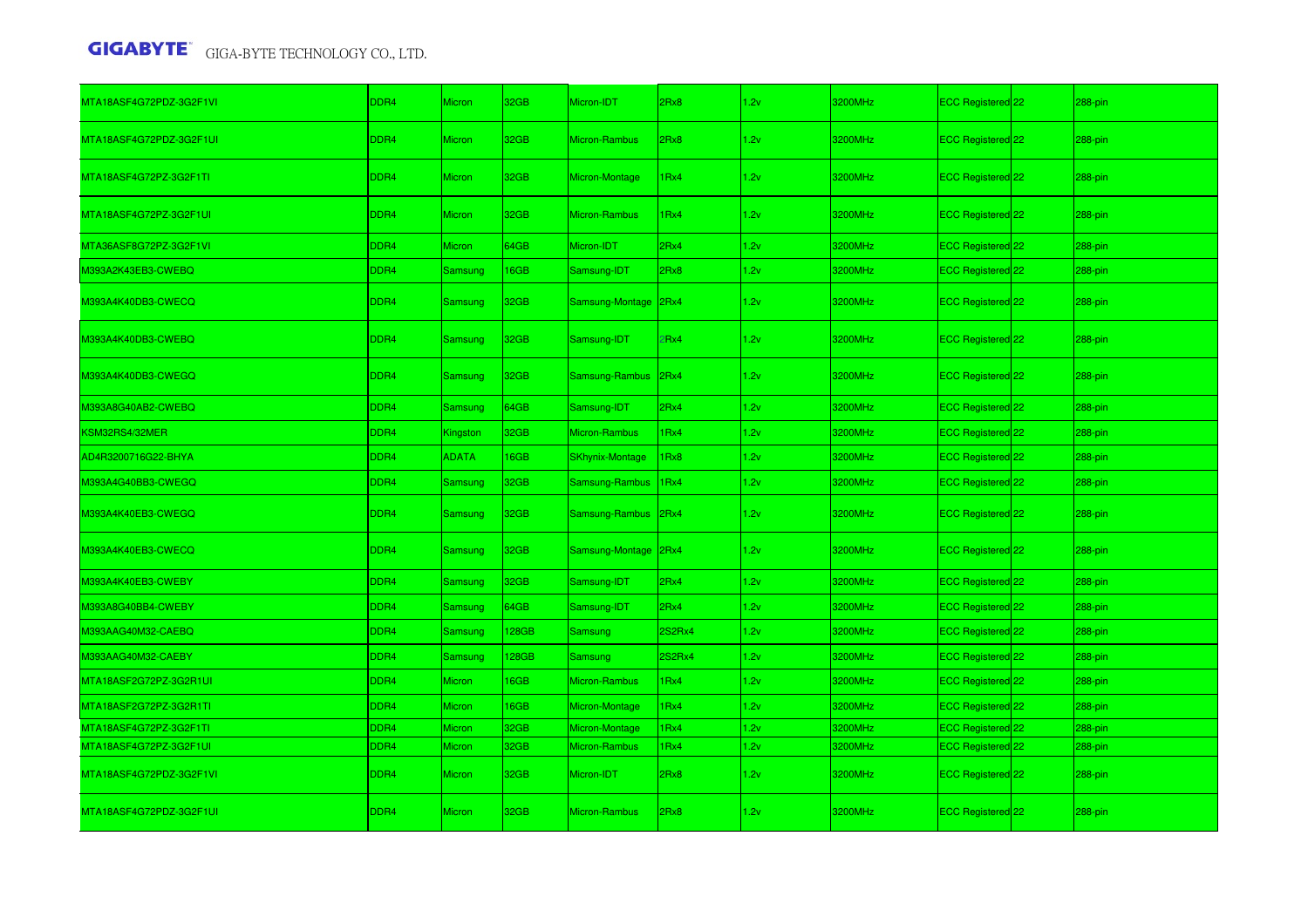| MTA9ASF1G72PZ-3G2R1VI                           | DDR4                                                                                                                        | Micron         | 8GB                | Micron-IDT                 | 1Rx8                | 1.2v                                                                             | 3200MHz                                           | ECC Registered 22 |            | 288-pin     |  |  |  |
|-------------------------------------------------|-----------------------------------------------------------------------------------------------------------------------------|----------------|--------------------|----------------------------|---------------------|----------------------------------------------------------------------------------|---------------------------------------------------|-------------------|------------|-------------|--|--|--|
| MTA36ASF8G72PZ-3G2F1VI                          | DDR4                                                                                                                        | Micron         | 64GB               | Micron-IDT                 | 2Rx4                | 1.2v                                                                             | 3200MHz                                           | ECC Registered 22 |            | 288-pin     |  |  |  |
| MTA9ASF2G72PZ-3G2F1UI                           | DDR4                                                                                                                        | Micron         | 16GB               | Micron-Rambus              | 1Rx8                | 1.2v                                                                             | 3200MHz                                           | ECC Registered 22 |            | 288-pin     |  |  |  |
| KSM32RD8/16MRR                                  | DDR4                                                                                                                        | Kingston       | 16GB               | Micron-Rambus              | 2Rx8                | 1.2v                                                                             | 3200MHz                                           | ECC Registered 22 |            | 288-pin     |  |  |  |
| KSM32RD4/32MRR                                  | DDR4                                                                                                                        | Kingston       | 32GB               | Micron-Rambus              | 2Rx4                | 1.2v                                                                             | 3200MHz                                           | ECC Registered 22 |            | 288-pin     |  |  |  |
|                                                 |                                                                                                                             |                |                    |                            | <b>LRDIMM</b>       |                                                                                  |                                                   |                   |            |             |  |  |  |
| M386AAG40MMB-CVFC0                              | DDR4                                                                                                                        | <b>Samsung</b> | 128GB              | <b>Samsung</b>             | 4DRx4               | 1.2v                                                                             | 2933MHz                                           | ECC Registered 21 |            | 288-pin     |  |  |  |
| M386A8K40DM2-CWELQ                              | DDR4                                                                                                                        | <b>Samsung</b> | 64GB               | Samsung-IDT                | 4DRx4               | 1.2v                                                                             | 3200MHz                                           | ECC Registered 22 |            | 288-pin     |  |  |  |
|                                                 | Intel Optane™ Persistent Memory 200 Series (Barlow PASS)Due to thermal limitaiton, please mark as orange color if test pass |                |                    |                            |                     |                                                                                  |                                                   |                   |            |             |  |  |  |
| NMB1XBD128GQS QVSN                              | DDR-T                                                                                                                       | Intel          | <b>128GB</b>       |                            |                     |                                                                                  | 3200MHz                                           |                   |            | 288-pin     |  |  |  |
| NMB1XBD256GQS QVSP                              | DDR-T                                                                                                                       | Intel          | 256GB              |                            |                     |                                                                                  | 3200MHz                                           |                   |            | 288-pin     |  |  |  |
| NMB1XBD512GQS QVSQ                              | DDR-T                                                                                                                       | Intel          | 512GB              |                            |                     |                                                                                  | 3200MHz                                           |                   |            | 288-pin     |  |  |  |
|                                                 |                                                                                                                             |                |                    |                            |                     | HDD (If the system build-in with RAID card , please refer to RAID card QVL list) |                                                   |                   |            |             |  |  |  |
| <b>Product Name</b>                             | <b>Type</b>                                                                                                                 | Vendor         | <b>Form Factor</b> | Format                     | Capacity            | <b>Interface Speed</b>                                                           | <b>Series</b>                                     | Cache             | <b>RPM</b> | Encryption  |  |  |  |
| Seagate Enterprise Capacity 2.5 HDD             |                                                                                                                             |                |                    |                            |                     |                                                                                  |                                                   |                   |            |             |  |  |  |
| ST2000NX0243                                    | <b>SATA</b>                                                                                                                 | Seagate        | 2.5"               | 4Kn                        | 2TB                 | 6Gb/s                                                                            | Exos 7E2000<br><b>(Enterprise Capacity</b><br>(3) | 128MB             | 7200       | N/A         |  |  |  |
|                                                 |                                                                                                                             |                |                    |                            |                     |                                                                                  |                                                   |                   |            |             |  |  |  |
|                                                 |                                                                                                                             |                |                    |                            | <b>SATA/SAS SSD</b> |                                                                                  |                                                   |                   |            |             |  |  |  |
| <b>Product Name</b>                             | <b>Type</b>                                                                                                                 | Vendor         | <b>Form Factor</b> | Interface                  | Capacity            | <b>Interface Speed</b>                                                           | <b>FW</b>                                         |                   |            | <b>Note</b> |  |  |  |
|                                                 |                                                                                                                             |                |                    |                            | <b>SATA SSD</b>     |                                                                                  |                                                   |                   |            |             |  |  |  |
| MTFDDAK3T8TDS-1AW1ZABYY (5300 PRO)              | <b>SSD</b>                                                                                                                  | Micron         | 2.5"               | <b>SATA</b>                | 3.84TB              | 6Gb/s                                                                            |                                                   |                   |            |             |  |  |  |
| MTFDDAK1T9TDS-1AW1ZABYY (5300 PRO)              | <b>SSD</b>                                                                                                                  | Micron         | 2.5"               | <b>SATA</b>                | .92TB               | 6Gb/s                                                                            |                                                   |                   |            |             |  |  |  |
| MZ-7LH1T9NE 883 DCT Series                      | <b>SSD</b>                                                                                                                  | Samsunc        | 2.5"               | <b>SATA</b>                | 1.92TB              | 6Gb/s                                                                            |                                                   |                   |            |             |  |  |  |
| SSDSC2KG019T8 D3-S4610 Series                   | <b>SSD</b><br><b>SSD</b>                                                                                                    | Intel<br>Intel | 2.5"<br>2.5"       | <b>SATA</b><br><b>SATA</b> | .92TB               | 6Gb/s                                                                            |                                                   |                   |            |             |  |  |  |
| SSDSC2KB019T8 D3-S4510 Series<br>XA960LE10063   | <b>SSD</b>                                                                                                                  | Seagate        | 2.5"               | <b>SATA</b>                | 1.92TB<br>960GB     | 6Gb/s<br>6Gb/s                                                                   |                                                   |                   |            |             |  |  |  |
| XA480LE10063                                    | <b>SSD</b>                                                                                                                  | Seagate        | 2.5"               | <b>SATA</b>                | 480GB               | 6Gb/s                                                                            |                                                   |                   |            |             |  |  |  |
| SSB240GTLCG-D2-SME520GBT ESM1220 Series         | <b>SSD</b>                                                                                                                  | Phison         | 2.5"               | <b>SATA</b>                | 240GB               | 6Gb/s                                                                            |                                                   |                   |            |             |  |  |  |
| SSB480GTLCG-D2-SME520GBT ESM1220 Series         | <b>SSD</b>                                                                                                                  | Phison         | 2.5"               | <b>SATA</b>                | 480GB               | 6Gb/s                                                                            |                                                   |                   |            |             |  |  |  |
| SSB960GTLCG-D2-SME520GBT ESM1220 Series         | <b>SSD</b>                                                                                                                  | Phison         | 2.5"               | <b>SATA</b>                | 960GB               | 6Gb/s                                                                            |                                                   |                   |            |             |  |  |  |
| SSB1K9GTLCG-D2-SME520GBT ESM1220 Series         | <b>SSD</b>                                                                                                                  | Phison         | 2.5"               | <b>SATA</b>                | 1.92TB              | 6Gb/s                                                                            |                                                   |                   |            |             |  |  |  |
| KHK61RSE960G                                    | <b>SSD</b>                                                                                                                  | Toshiba        | 2.5"               | <b>SATA</b>                | 960GB               | 6Gb/s                                                                            |                                                   |                   |            |             |  |  |  |
| MZ7L3480HCHQ-00A07 PM893 Series                 | <b>SSD</b>                                                                                                                  | Samsung        | 2.5"               | <b>SATA</b>                | 480GB               | 6Gb/s                                                                            |                                                   |                   |            |             |  |  |  |
| MZ7L33T8HBLT-00A07 PM893 Series                 | <b>SSD</b>                                                                                                                  | Samsung        | 2.5"               | <b>SATA</b>                | 3.84TB              | 6Gb/s                                                                            |                                                   |                   |            |             |  |  |  |
|                                                 |                                                                                                                             |                |                    |                            | <b>PCIe SSD</b>     |                                                                                  |                                                   |                   |            |             |  |  |  |
| <b>Product Name</b>                             | <b>Type</b>                                                                                                                 | Vendor         | <b>Form Factor</b> | Interface                  | Capacity            | <b>Interface Speed</b>                                                           |                                                   |                   |            | <b>Note</b> |  |  |  |
|                                                 |                                                                                                                             |                |                    |                            | PCIe SSD            |                                                                                  |                                                   |                   |            |             |  |  |  |
| SSDPEDKX040T701 P4500 Series PCIe Gen3 x4 4TB   | PCIe                                                                                                                        | Intel          | <b>PCI-E 3.0</b>   | PCle(NVMe)                 | 4TB                 | PCIe Gen3 x4                                                                     |                                                   |                   |            |             |  |  |  |
| Samsung PM1725b MZPLL3T2HAJQ PCIe Gen3 x8 3.2TB | <b>PCIe</b>                                                                                                                 | Samsung        | $PCI-E 3.0$        | PCle(NVMe)                 | 3.2TB<br>U.2        | PCIe Gen3 x8                                                                     |                                                   |                   |            |             |  |  |  |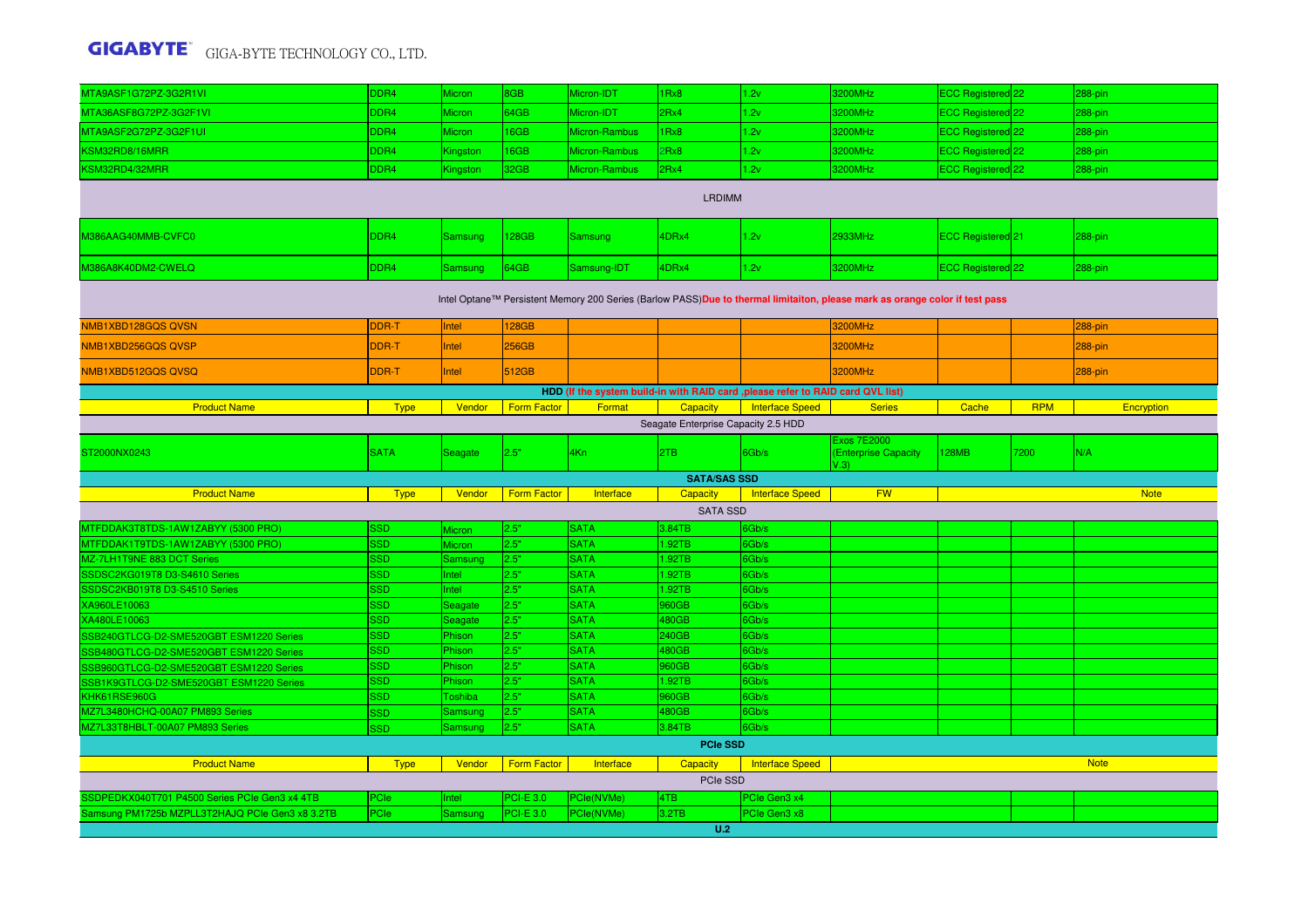| <b>Product Name</b>                               | <b>Type</b>       | Vendor                  | <b>Form Factor</b>           | Interface         | Capacity                  | <b>Interface Speed</b>           |                                             |  | <b>Note</b> |
|---------------------------------------------------|-------------------|-------------------------|------------------------------|-------------------|---------------------------|----------------------------------|---------------------------------------------|--|-------------|
|                                                   |                   |                         |                              |                   | U.2 (VROC support)        |                                  |                                             |  |             |
| SSDPF2KX038TZ D7-P5510 Series                     | U.2               | Intel                   | 2.5"                         | SFF8639(NVMe)     | 3.84TB                    | PCIe Gen4 x4                     |                                             |  |             |
| SSDPE2KE032T801 P4610 Series                      | U.2               | Intel                   | 2.5"                         | SFF8639(NVMe)     | 3.2TB                     | PCIe Gen3 x4                     |                                             |  |             |
| SSDPE2KX020T801 P4510 Series                      | U.2               | Intel                   | 2.5"                         | SFF8639(NVMe)     | 2TB                       | PCIe Gen3 x4                     |                                             |  |             |
|                                                   |                   |                         |                              |                   | U.2                       |                                  |                                             |  |             |
| DPRD3104T0T503T8 R5100 Series                     | U.2               | DapuStor                | 2.5"                         | SFF8639(NVMe)     | 3.84TB                    | PCIe Gen4 x4                     |                                             |  |             |
| SSDPF2KX038TZ D7-P5510 Series                     | U.2               | Intel                   | 2.5"                         | SFF8639(NVMe)     | 3.84TB                    | PCIe Gen4 x4                     |                                             |  |             |
| SSDPE2KE032T801 P4610 Series                      | U.2               | Intel                   | 2.5"                         | SFF8639(NVMe)     | 3.2TB                     | PCIe Gen3 x4                     |                                             |  |             |
| SSDPE2KX020T801 P4510 Series                      | U.2               | Intel                   | 2.5"                         | SFF8639(NVMe)     | 2TB                       | PCIe Gen3 x4                     |                                             |  |             |
| MZWLL3T2HAJQ PM1725b Series                       | U.2               | <b>Samsung</b>          | 2.5"                         | SFF8639(NVMe)     | 3.2TB                     | PCIe Gen3 x4                     |                                             |  |             |
| MZQL23T8HCLS PM9A3 Series                         | U.2               | Samsung                 | 2.5"                         | SFF8639(NVMe)     | 3.84TB                    | PCIe Gen4 x4                     |                                             |  |             |
|                                                   |                   |                         |                              |                   | U.3                       |                                  |                                             |  |             |
| KCM61RUL3T84 CM6-R Series                         | U.3               | <b>KIOXIA</b>           | 2.5"                         | SFF8639(NVMe)     | 3.84TB                    | PCle Gen4 x4                     |                                             |  |             |
|                                                   |                   |                         |                              |                   | <b>SATA DOM</b>           |                                  |                                             |  |             |
| <b>Product Name</b>                               | <b>Type</b>       | Vendor                  | Capacity                     | <b>Flash Type</b> | Max. Channels             | Max. Power<br><b>Consumption</b> |                                             |  | <b>Note</b> |
|                                                   |                   |                         |                              |                   | <b>SATA III</b>           |                                  |                                             |  |             |
| Innodisk SATADOM-SL 3ME4 DESSL-64GM41BC1SCB       | Vertical          | <b>INNODISK</b>         | 164GB                        | <b>MLC</b>        |                           | 1 0.734 W                        |                                             |  |             |
| Innodisk SATADOM-SL 3ME4 DESSL-A28M41BCADCB-D33   | Vertical          | <b>INNODISK</b>         | 128GB                        | <b>MLC</b>        |                           | 1 1.02 W                         |                                             |  |             |
| Innodisk SATADOM-ML 3ME4 DESML-64GM41BCADCB       | Vertical          | <b>INNODISK</b>         | 64GB                         | <b>MLC</b>        |                           | 2 0.815 W                        |                                             |  |             |
| Innodisk SATADOM-SH TYPE C 3ME4 DESSC-            | Horizontal        | <b>INNODISK</b>         | 64GB                         | <b>MLC</b>        |                           | 110.626 W                        |                                             |  |             |
| 64GM41BC1SCB                                      |                   |                         |                              |                   |                           |                                  |                                             |  |             |
|                                                   |                   |                         |                              |                   | <b>GRAID</b>              |                                  |                                             |  |             |
| SupremeRAID SR-1000                               |                   | PCIe Gen3<br>x16        |                              |                   |                           |                                  |                                             |  |             |
|                                                   |                   |                         |                              |                   | <b>LAN Cards</b>          |                                  |                                             |  |             |
| <b>Product Name</b>                               | Connector         |                         | <b>System Interface Type</b> | # of Ports        |                           | <b>Data Rate</b>                 |                                             |  | <b>Note</b> |
|                                                   |                   |                         |                              |                   | <b>GIGABYTE LAN Cards</b> |                                  |                                             |  |             |
| <b>CLNO832</b>                                    | $SFP+$            | <b>OCP</b> PCIe Gen2 x8 |                              | Dual              | 10Gb/s per port           |                                  | INTEL 82599ES Support OCP 2.0 type1         |  |             |
| CLNOQ42                                           | SFP <sub>28</sub> | <b>OCP</b> PCIe Gen3 x8 |                              | Dual              | 25Gb/s per port           |                                  | Qlogic (Cavium) QL41401-A2G Support OCP 2.0 |  |             |
| <b>CLNO222</b>                                    | <b>RJ-45</b>      | <b>OCP</b> PCIe Gen3 x4 |                              | Dual              | 10Gb/s per port           |                                  | INTEL X550-AT2 Support OCP 2.0 type1        |  |             |
| <b>CLN4831</b>                                    | $SFP+$            | PCIe Gen2 x8            |                              | Single            | 10Gb/s per port           |                                  | INTEL 82599EN                               |  |             |
| <b>CLN4832</b>                                    | SFP+              | PCIe Gen2 x8            |                              | Dual              | 10Gb/s per port           |                                  | <b>INTEL 82599ES</b>                        |  |             |
| <b>CLN4751</b>                                    | QSFP+             | PCIe Gen3 x8            |                              | Single            | 40Gb/s per port           |                                  | <b>INTEL XL710</b>                          |  |             |
| <b>CLN4752</b>                                    | QSFP <sub>+</sub> | PCIe Gen3 x8            |                              | Dual              | 40Gb/s per port           |                                  | <b>INTEL XL710</b>                          |  |             |
| <b>CLN4121</b>                                    | <b>RJ-45</b>      | PCle Gen3 x4            |                              | Single            | 10Gb/s per port           |                                  | <b>INTEL X550-AT</b>                        |  |             |
| <b>CLN4222</b>                                    | <b>RJ-45</b>      | PCIe Gen3 x4            |                              | Dual              | 10Gb/s per port           |                                  | <b>INTEL X550-AT2</b>                       |  |             |
| <b>CLN4224</b>                                    | <b>RJ-45</b>      | PCIe Gen3 x4            |                              | Quad              | 10Gb/s per port           |                                  | <b>INTEL X550-AT2</b>                       |  |             |
| <b>CLN4C42</b>                                    | SFP <sub>28</sub> | PCIe Gen3 x16           |                              | Dual              | 25Gb/s per port           |                                  | Mellanox ConnectX-4                         |  |             |
| CLN4C44                                           | SFP <sub>28</sub> | PCle Gen3 x16           |                              | Quad              | 25Gb/s per port           |                                  | Mellanox ConnectX-4                         |  |             |
| CLN4M34                                           | SFP <sub>28</sub> | PCIe Gen3 x16           |                              | Quad              | 10Gb/s per port           |                                  | <b>Mellanox ConnectX-4</b>                  |  |             |
|                                                   |                   |                         |                              |                   | Intel 10GbE               |                                  |                                             |  |             |
| Intel® Ethernet Network Adapter X722-DA4          | SFP+              | PCIe Gen3 x8            |                              | Quad              | 10Gb/s per port           |                                  |                                             |  |             |
|                                                   |                   |                         |                              |                   | Intel 25GbE               |                                  |                                             |  |             |
| Intel® Ethernet Network Adapter E810-XXVDA4       | SFP <sub>28</sub> | PCIe Gen4 x16           |                              | Quad              | 25Gb/s per port           |                                  |                                             |  |             |
|                                                   |                   |                         |                              |                   |                           |                                  |                                             |  |             |
| ntel® Ethernet Network Adapter XXV710-DA2 for OCP | SFP <sub>28</sub> | OCP PCIe Gen3 x8        |                              | Dual              | 25Gb/s per port           |                                  | Support OCP 2.0 type1                       |  |             |
| Intel® Ethernet Network Adapter XXV710-DA2        | SFP <sub>28</sub> | PCIe Gen3 x8            |                              | Dual              | 25Gb/s per port           |                                  |                                             |  |             |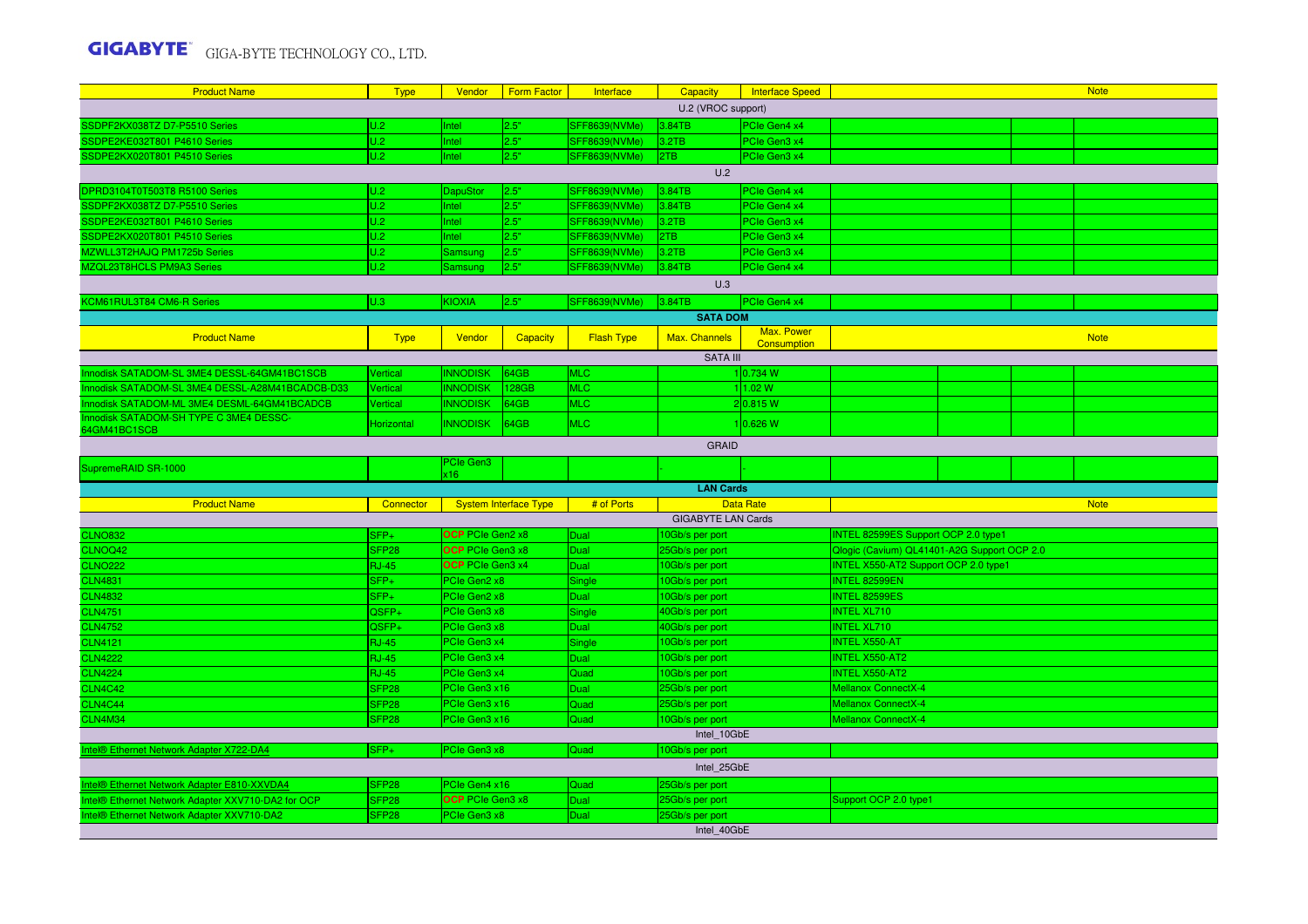| Intel® Ethernet Converged Network Adapter XL710-QDA2 | QSFP+             | PCIe Gen3 x8             |          | Dual        | 40Gb/s per port                         |                                                |                                                            |                                         |  |  |
|------------------------------------------------------|-------------------|--------------------------|----------|-------------|-----------------------------------------|------------------------------------------------|------------------------------------------------------------|-----------------------------------------|--|--|
|                                                      |                   |                          |          |             | Intel 100GbE                            |                                                |                                                            |                                         |  |  |
| ntel® Ethernet Network Adapter E810-CQDA2 for OCP    | QSFP28            | OCP PCIe Gen4 x16        |          | <b>Dual</b> | 100Gb/s per port                        |                                                | Support OCP 3.0                                            |                                         |  |  |
| Intel® Ethernet Network Adapter E810-CQDA2           | QSFP28            | PCIe Gen4 x16            |          | <b>Dual</b> | 100Gb/s per port                        |                                                |                                                            |                                         |  |  |
| Intel® Ethernet Network Adapter E810-CQDA1           | QSFP28            | PCIe Gen4 x16            |          | Single      | 100Gb/s per port                        |                                                |                                                            |                                         |  |  |
|                                                      |                   |                          |          |             | <b>Mellanox ConnectX</b>                |                                                |                                                            |                                         |  |  |
| MCX565M-CDAB                                         | QSFP28            | <b>OCP</b> PCIe Gen4 x16 |          | Single      | 100Gb/s per port                        |                                                | ConnectX®-5 Ex Multi-Host / Support OCP 3.0                |                                         |  |  |
| MCX623432AN-ADAB                                     | SFP28             | OCP PCIe Gen4 x16        |          | <b>Dual</b> | 25Gb/s per port                         |                                                | ConnectX®-6 Dx No Crypto, No Secure Boot / Support OCP 3.0 |                                         |  |  |
| MCX566A-CDAI                                         | QSFP28            | <b>OCP</b> PCIe Gen4 x16 |          | <b>Dual</b> | 100Gb/s per port                        |                                                | Mellanox ConnectX-5 Ex EN / Support OCP 3.0                |                                         |  |  |
| MCX516A-CDAT                                         | QSFP28            | PCIe Gen4 x16            |          | <b>Dual</b> | 100Gb/s per port                        |                                                | Mellanox ConnectX-5 Ex EN                                  |                                         |  |  |
| MCX516A-CCAT                                         | QSFP28            | PCIe Gen3 x16            |          | Dual        | 100Gb/s per port                        |                                                | Mellanox ConnectX-5 EN                                     |                                         |  |  |
| MCX515A-CCAT                                         | QSFP28            | PCIe Gen3 x16            |          | Single      | 100Gb/s per port                        |                                                | Mellanox ConnectX-5 EN                                     |                                         |  |  |
| MCX4421A-ACQN                                        | SFP <sub>28</sub> | OCP PCIe Gen3 x8         |          | Dual        | 25Gb/s per port                         |                                                | Mellanox ConnectX-4 Lx EN / Support OCP 2.0                |                                         |  |  |
|                                                      |                   |                          |          |             | Mellanox VPI Adapter Cards              |                                                |                                                            |                                         |  |  |
| MCX653106A-HDAT                                      | QSFP56            | PCIe Gen4 x16            |          | Dual        | 200Gb/s per port                        |                                                | Mellanox ConnectX-6 Ex VPI (InfiniBand)                    |                                         |  |  |
| <b>MCX653436A-HDAI</b>                               | QSFP56            | <b>OCP</b> PCIe Gen4 x16 |          | <b>Dual</b> | 200Gb/s per port                        |                                                | Mellanox ConnectX-6 Ex VPI (InfiniBand) / OCP3.0           |                                         |  |  |
| <b>MCX653105A-HDAT</b>                               | QSFP56            | PCIe Gen4 x16            |          | Single      | 200Gb/s per port                        |                                                |                                                            | Mellanox ConnectX-6 Ex VPI (InfiniBand) |  |  |
| <b>MCX653105A-ECAT</b>                               | QSFP56            | PCIe Gen4 x16            |          | Single      | 100Gb/s per port                        |                                                | Mellanox ConnectX-6 Ex VPI (InfiniBand)                    |                                         |  |  |
| MCX555A-ECAT                                         | QSFP28            | PCIe Gen3 x16            |          | Single      | 100Gb/s per port                        |                                                | Mellanox ConnectX-5 VPI (InfiniBand)                       |                                         |  |  |
|                                                      |                   |                          |          |             | (Mellanox) NVIDIA BlueField-2 DPU Cards |                                                |                                                            |                                         |  |  |
| QL45611HLCU                                          | QSFP28            | PCIe Gen3 x16            |          | Single      | 100Gb/s per port                        |                                                |                                                            |                                         |  |  |
| QLE3442-RJ-CK                                        | <b>RJ-45</b>      | PCIe Gen3 x8             |          | <b>Dual</b> | 10Gb/s per port                         |                                                |                                                            |                                         |  |  |
|                                                      |                   |                          |          |             |                                         | Broadcom (Emulex) Ethernet Networking Adapters |                                                            |                                         |  |  |
| BCM957508-P2100G                                     | QSFP56            | PCIe Gen4 x16            |          | Dual        | 100Gb/s per port                        |                                                | <b>BCM57508</b>                                            |                                         |  |  |
| BCM957414A4142CC                                     | SFP <sub>28</sub> | PCIe Gen3 x8             |          | Dual        | 25Gb/s per port                         |                                                | <b>BCM57414</b>                                            |                                         |  |  |
| BCM957508-N2100G                                     | QSFP56            | <b>OCP</b> PCIe 4.0      |          | <b>Dual</b> | 100Gb/s per port                        |                                                | BCM57508 / Support OCP 3.0                                 |                                         |  |  |
| BCM957414M4142C                                      | SFP <sub>28</sub> | <b>OCP</b> PCIe Gen3 x8  |          | <b>Dual</b> | 25Gb/s per port                         |                                                | BCM57414 / Support OCP 2.0 type1                           |                                         |  |  |
| BCM957416A4160C                                      | <b>RJ-45</b>      | PCIe Gen3 x8             |          | Dual        | 10Gb/s per port                         |                                                | BCM5741 (P210TP)                                           |                                         |  |  |
| BCM957416M4163C                                      | <b>RJ-45</b>      | OCP PCIe Gen3 x8         |          | Dual        | 10Gb/s per port                         |                                                | BCM5741 / Support OCP 2.0 (M210TP)                         |                                         |  |  |
|                                                      |                   |                          |          |             | Broadcom FC Host Bus Adapter            |                                                |                                                            |                                         |  |  |
| Pe32002-M2                                           | SFP+              | PCIe Gen3 x8             |          | <b>Dual</b> | 32Gb/s per port                         |                                                | <b>XE501</b> controller                                    |                                         |  |  |
| Pe31002-M6                                           | $SFP+$            | PCIe Gen3 x8             |          | Dual        | 16Gb/s per port                         |                                                | <b>XE501 controller</b>                                    |                                         |  |  |
|                                                      |                   |                          |          |             | <b>USB Device</b>                       |                                                |                                                            |                                         |  |  |
| <b>Product Name</b>                                  | <b>Type</b>       | Vendor                   | Capacity |             |                                         |                                                |                                                            | <b>Note</b>                             |  |  |
|                                                      |                   |                          |          |             | <b>USB 3.0</b>                          |                                                |                                                            |                                         |  |  |
| PURE CLASSIC X176B1FWBO75                            | HDD.              | Gigabyte 500G            |          |             |                                         |                                                |                                                            |                                         |  |  |